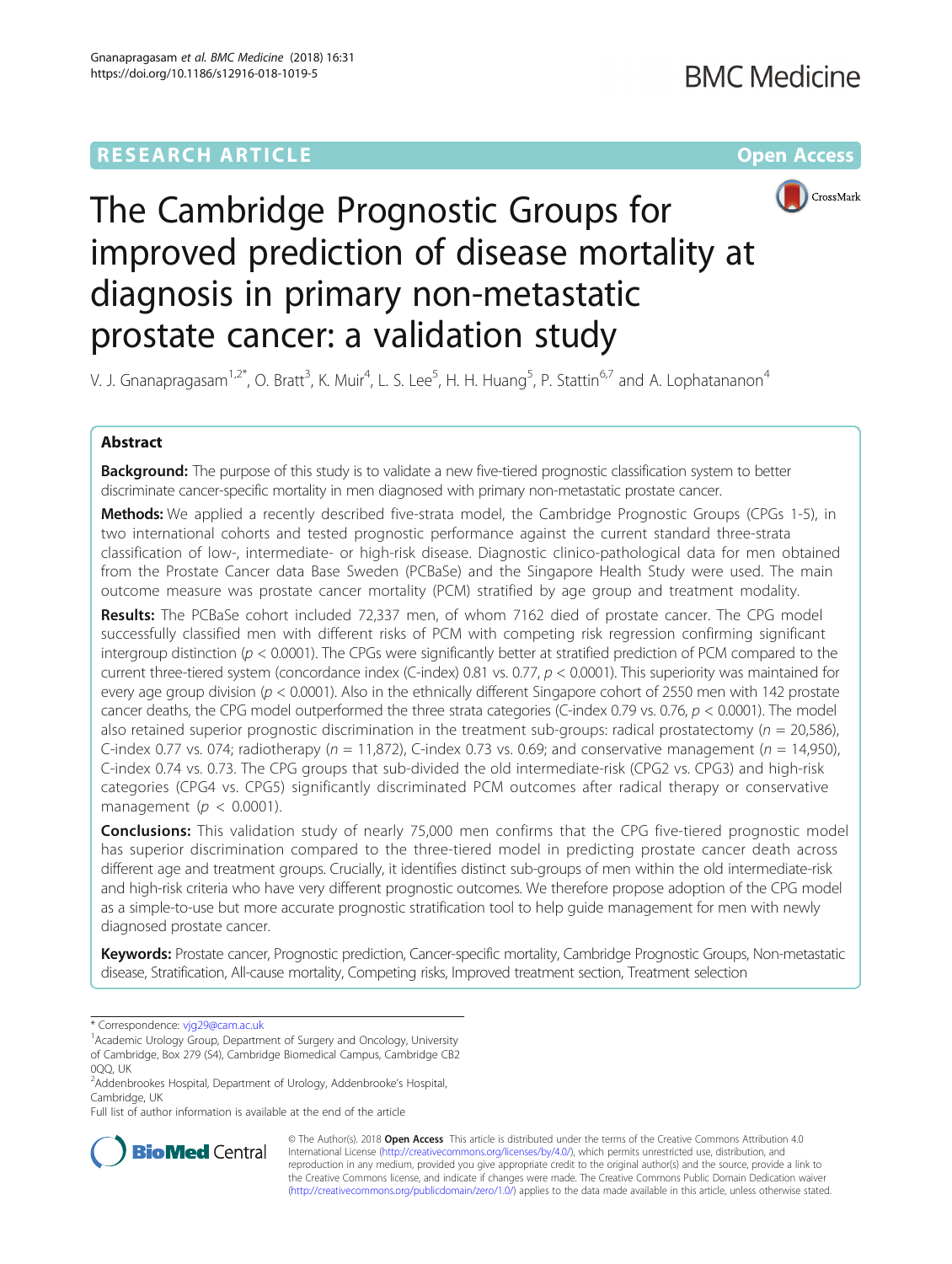# Background

Prostate cancer is a growing burden on health care systems worldwide [\[1](#page-8-0), [2\]](#page-8-0). With rising disease awareness, an increasing proportion of men are presenting with nonmetastatic disease [\[3](#page-8-0), [4\]](#page-8-0). There is an urgent need to improve the prognostic precision for men with nonmetastatic disease since management options are becoming more diversified, e.g. the increasing use of active surveillance for low-risk disease, and, conversely, due to the recognition that more intensive, combined treatment is needed in high-risk disease [\[5,](#page-8-0) [6](#page-8-0)]. Current risk stratification models were primarily developed to predict therapy failure and not the risk of prostate cancer death. Moreover, they are almost exclusively based on surgically and radiotherapy-treated men and do not include men who are managed conservatively [\[7](#page-8-0), [8\]](#page-8-0). Nevertheless, the simple clinico-pathological variables that go into these models make them easy to use, and they are commonly the first triaging step recommended by many national and inter-national guidelines for clinical decision-making [[9](#page-8-0)–[12](#page-8-0)].

To address this, we recently remodelled the components (histological grade, clinical stage and prostatespecific antigen (PSA) at diagnosis) that comprise the currently used risk classification systems [[13\]](#page-8-0). In a new five-strata model, we also incorporated the new histological grade grouping recently recommended by the International Society of Urological Pathology (ISUP), which has been shown to be a better predictor of disease recurrence and progression than the Gleason sum alone [[14,](#page-8-0) [15\]](#page-8-0). In a cohort of nearly 12,000 UK men, we found that the new model stratified the risk of prostate cancer death significantly better than the widely adopted threetiered classification of low, intermediate and high risk  $[10-13]$  $[10-13]$  $[10-13]$  $[10-13]$  $[10-13]$ . In this paper, we report validation of this model, called the Cambridge Prognostic Groups (CPGs), in two separate, ethnically different cohorts: 72,337 Swedish men and 2550 men from a Southeast Asian population. Using the Swedish study group, we also assessed the utility of the CPG model in pre-treatment prognosis in men who had surgery, radiotherapy or conservative management.

# Methods

# Study cohorts

# Prostate Cancer data Base Sweden

The Prostate Cancer data Base Sweden (PCBaSe) 3.0 was created through record linkages between the National Prostate Cancer Register (NPCR) of Sweden and several other population-based, nationwide health care registers and demographic databases [\[16](#page-8-0)]. The capture rate of the NPCR is 98% compared to that of the Swedish Cancer Registry, to which registration is mandated by law [\[17\]](#page-8-0). Information on the underlying and contributing causes and on the date of death was obtained from the Cause of Death Register, which captures all deaths in Sweden. The overall agreement between the Cause of Death Register and reviewed medical records is approximately 86% (95% confidence interval 85–87%) [\[18](#page-8-0)]. PCBaSe does not include information on sub-categories for local clinical stages T2 and T3. We obtained data of 80,803 men in PCBaSe, accrued from 2000 to 2010, with no evidence of metastatic disease (Mx or M0) and PSA < 100 ng/ml. All men were followed until death, emigration or to 31 December 2015, whichever occurred first. The outcome event for each man was one of the following: alive, prostate cancer-specific death or other causes of death. To assess prognostic performance, each man was assigned to the appropriate CPG using diagnostic clinical parameters including PSA at diagnosis (nanograms per millilitre), clinical T stage and Gleason Grade Group as previously described [[13](#page-8-0)] (Table 1). Because these criteria were essential to assigning a CPG category, 8466 men had to be excluded because of a lack of data in one or more of these fields. As a comparator we also assigned each individual to the appropriate group in the widely adopted three-strata model (low, intermediate or high risk) published in many national and international guidelines including the UK [\[10](#page-8-0)–[12\]](#page-8-0). For this paper we have used the UK National Institute for Health and Care Excellence (NICE) version as the reference, which is itself based on the D'Amico criteria first published in 1997 [\[7](#page-8-0), [10](#page-8-0)]. For treatment-specific analysis we focused on men managed by primary radical prostatectomy, radical radiotherapy or conservative management. We did not have available data on any subsequent treatments men may have received or the use of concurrent

Table 1 Criteria of the new Cambridge Prognostic Groups for non-metastatic prostate cancer

| Cambridge Prognostic Criteria<br>Group (CPG) |                                                                                                                                                        |
|----------------------------------------------|--------------------------------------------------------------------------------------------------------------------------------------------------------|
| 1                                            | Gleason score 6 (Grade Group 1) AND PSA < 10<br>ng/ml AND Stages T1-T2                                                                                 |
| $\mathcal{P}$                                | Gleason score $3 + 4 = 7$ (Grade Group 2)<br>OR PSA 10-20 ng/ml AND Stages T1-T2                                                                       |
| 3                                            | Gleason score $3 + 4 = 7$ (Grade Group 2)<br>AND PSA 10-20 ng/ml AND Stages T1-T2<br>0R.<br>Gleason $4 + 3 = 7$ (Grade Group 3) AND<br>Stages T1-T2    |
| 4                                            | One of Gleason score 8 (Grade Group 4)<br>OR PSA $>$ 20 ng/ml OR Stage T3                                                                              |
| 5                                            | Any combination of Gleason score 8<br>(Grade Group 4), $PSA > 20$ ng/ml or<br>Stage T3<br>OR.<br>Gleason score 9-10 (Grade Group 5)<br>0R.<br>Stage T4 |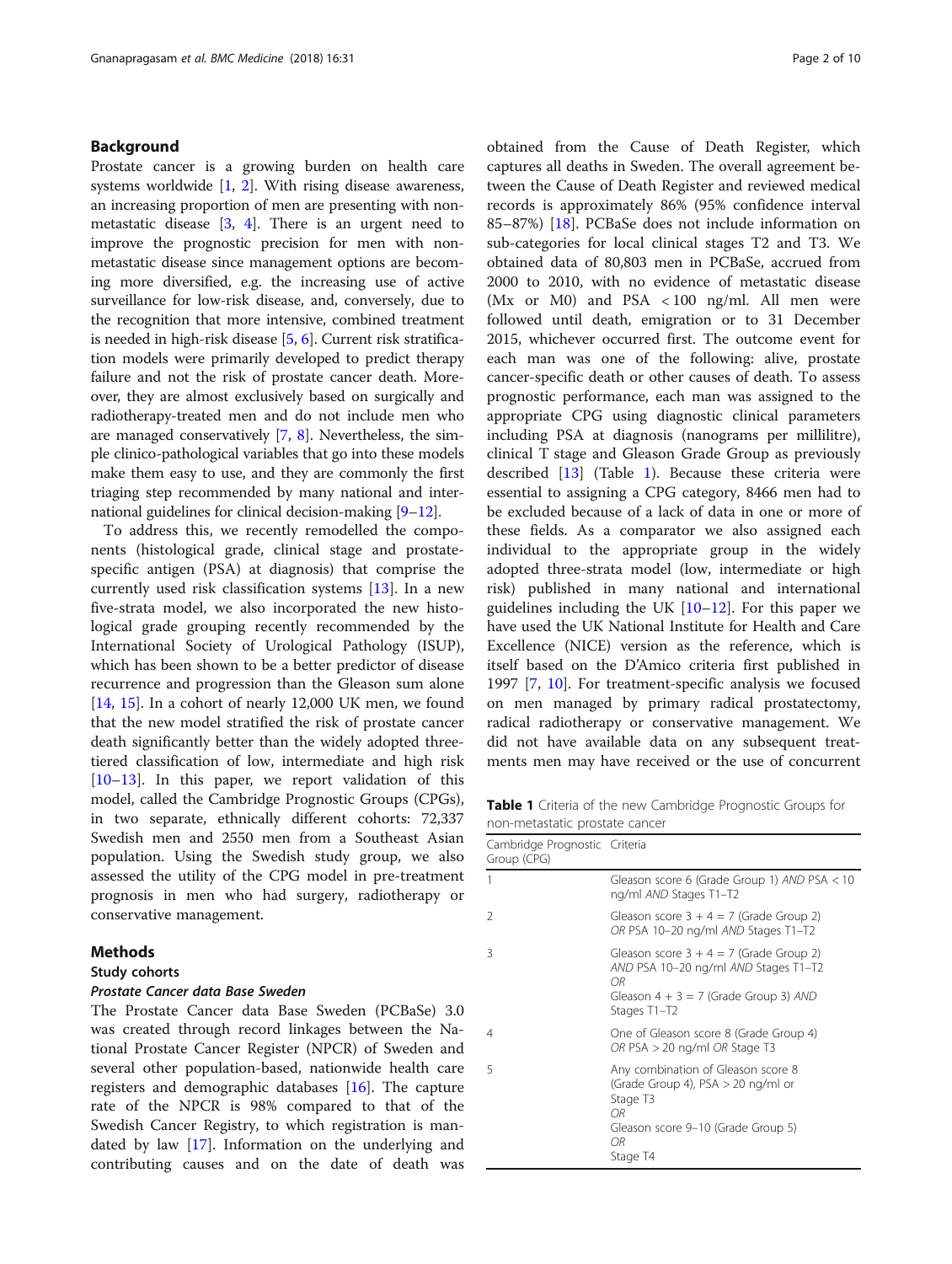adjuvant treatments. In the PCBaSe cohort, the term conservative management was until 2008 used to denote both active surveillance and watchful waiting. For simplicity, we have therefore also used the term conservative management for treatments that from 2008 were categorised as either active surveillance or watchful waiting. Any individuals with missing data fields were excluded from the analysis, as all components were crucial to assigning a prognostic group. Median followup was 7 years, and 51% of the cohort had follow-up for 10 years or until death. Ethical permission for data collection for PCBaSe was provided by the Research Ethics Board at Umeå University.

# Singapore General Hospital prostate cancer database

The Singapore Health Study identified incident prostate cancer cases and deaths amongst cohort members by record linkage of the cohort database with the populationbased Singapore Cancer Registry and the Singapore Registry of Births and Deaths. Dedicated cancer registrars prospectively collected and maintained data on all prostate cancers diagnosed and/or treated at Singapore General Hospital. Ethics for data collection and use is covered by CIRB ref. 2009/1053/D approved by the Singhealth Centralised Institutional Review Board. As in the PCBaSe cohort, only men with no evidence of metastatic disease and PSA < 100 ng/ml were included and stratified by the CPG or three-strata model (final cohort size of 2550). Median follow-up was shorter at 4.1 years, and 21.1% of the cohort had follow-up for 10 years or until death. As before, each patient's case outcome was recorded as alive or prostate cancer-specific death or other causes of death. All data was anonymised at the source at both international centres before being used for analysis.

## Statistical analysis

The statistical methodology closely followed our first publication on the model, and the setting, eligibility criteria, outcome and predictors were similar to those of our development cohort [\[13](#page-8-0)]. The primary outcome of interest was the risk of prostate cancer mortality (PCM). All-cause mortality was also recorded. To study survival differences between prognostic groups, we applied a Cox proportional hazards regression model and the log rank test with pair-wise comparisons. "Low risk" was the reference group in the NICE model and "CPG1" in the CPGroup model. The null hypothesis was no difference between groups in the probability of prostate cancer death. For visual comparison and to explore estimation of survival time, cumulative incidence curves were constructed. Competing hazards risk regression using the Fine-Gray test was applied to include the influence of non-cancer deaths on model performance. For model discrimination, we used the somersd package to compute the

rank parameters concordance index. Sub-hazard ratios were used in computation instead of hazard ratio to account for competing risks from other causes of death [[19](#page-8-0)]. We then compared the performance of the new model to the three-tiered NICE groups. In the PCBaSe cohort, we further explored prognostic performance by stratifying patients according to three age groups  $( $60$ ,$ 60–69 and ≥ 70 years old). We also investigated the CPG model's prognostic performance by treatment types, focusing on radical prostatectomy, radical radiotherapy and conservative management. For each modality, we computed hazard ratios and concordance index (C-index) as before with inclusion of competing risks of death similarly as in the initial study [\[13\]](#page-8-0). Statistical analyses were performed using Stata Statistical Software, Release 14 (Stata-Corp LP, 2015, College Station, TX, USA).

# Results

# Prognostic performance in the PCBaSe cohort

The final PCBaSe cohort included 72,337 men, of whom 7162 died of prostate cancer. A further 15,921 men died of other causes during follow-up. Forty-five percent received radical treatment, either by radical prostatectomy ( $n = 20,586$ ) or radical radiotherapy ( $n = 11,872$ ) while 14,950 (21%) were managed conservatively. The remainder had other treatments or had missing records (Additional file [1](#page-7-0): Table S1). Additional file [2](#page-7-0): Table S2 shows the distribution of the Swedish cohort by age and diagnostic clinico-pathological variables. In this cohort, the CPG model classified men into the five sub-groups with very different risks of PCM in a competing risk analysis ( $p < 0.0001$  for all groups) (Table [2\)](#page-3-0). Pair-wise competing risk regression also confirmed significant intergroup discrimination ( $p < 0.0001$  for all comparisons) (Table [3\)](#page-3-0). Visual assessment of model discrimination is fur-ther shown by the cumulative incidence curves in Fig. [1a](#page-4-0) demonstrating clear differences in outcomes between the groups. The corresponding curves for the standard threestrata model are shown in Fig. [1b](#page-4-0). These results reproduce our initial findings and confirm the utility of the CPG subgroups as a valuable prognostic tool at the time of prostate cancer diagnosis [[13\]](#page-8-0). The cumulative comparative 10-year mortality rates from prostate cancer and other causes of death are shown for each CPG category in Fig. [2](#page-5-0). We tested how the overall prognostic performance of the CPG model compared to the NICE categories. In the PCBaSe cohort, the NICE groups demonstrated a C-index from competing risk analysis of 0.77 for predicting PCM. The CPG model, however, had a significantly superior C-index of 0.81  $(p < 0.001)$  (Table [4](#page-6-0)). Finally, we tested if model performance was influenced by patient age. In this analysis the CPG model again outperformed the NICE model in every age group tested (Additional file [3](#page-7-0): Table S3).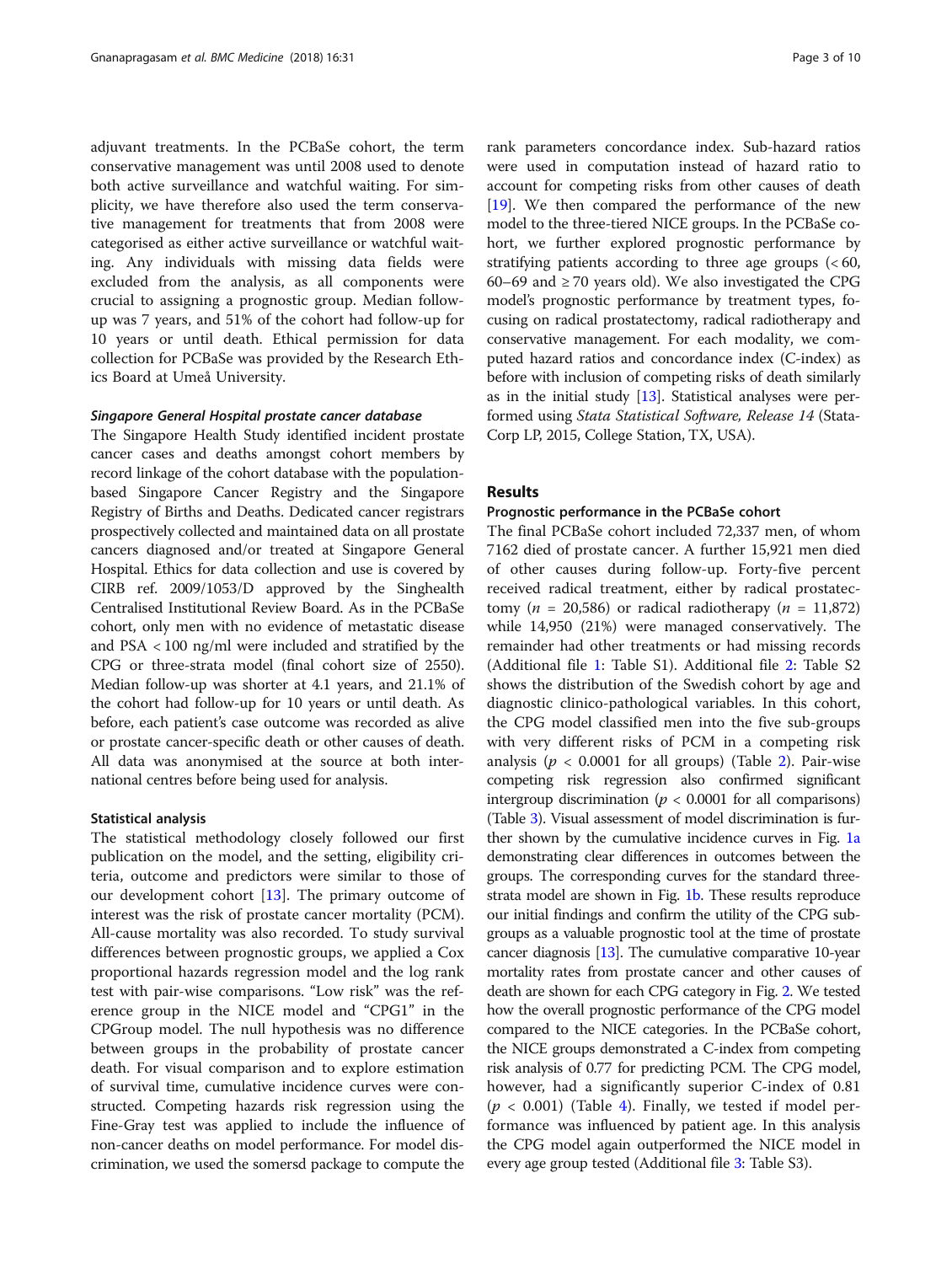| <b>CPG</b>     | Number of men | Deaths from prostate cancer | Deaths from other causes | Sub-hazard ratio (95% confidence interval) | $p$ value |
|----------------|---------------|-----------------------------|--------------------------|--------------------------------------------|-----------|
|                | 25,303        | 482                         | 3740                     | Reference                                  | <b>NA</b> |
| 2              | 14,796        | 628                         | 2912                     | $2.30(2.04 - 2.59)$                        | < 0.0001  |
| 3              | 7354          | 589                         | 1532                     | 4.70 (4.17-5.30)                           | < 0.0001  |
| $\overline{4}$ | 13.506        | 1831                        | 4011                     | $7.42(6.71 - 8.19)$                        | < 0.0001  |
| 5              | 11,378        | 3632                        | 3726                     | 20.52 (18.66-22.55)                        | < 0.0001  |
| Total          | 72.337        | 7162                        | 15,921                   |                                            |           |

<span id="page-3-0"></span>Table 2 Distribution of cases/deaths and sub-hazard ratios from competing risk analysis for each Cambridge Prognostic Group (CPG) category in the PCBaSe cohort ( $n = 72,337$ )

# Prognostic performance in a Singapore cohort

We next sourced a separate cohort of 2550 men from Singapore of very different ethnicity (Chinese  $n = 2137$ , Indian  $n = 136$ , Malay  $n = 143$ , others  $n = 134$ ). In this cohort there were 142 prostate cancer deaths and 266 deaths from other causes. Men were predominantly treated by radical therapy (72%): radical prostatectomy ( $n = 1012$ ), radical radiotherapy ( $n = 824$ ). Another 539 (21%) were managed conservatively. Additional file [4](#page-7-0): Table S4 shows the distribution by clinical pathological variables. In this cohort, the CPG model continued to show progressively higher hazard ratios except between CPG1 and CPG2, where there were only 12 prostate cancer deaths (Additional file [5](#page-7-0): Table S5). Overall, the model prognostic performance from competing risk analysis was again significantly superior to that of the three-strata system, with a C-index of 0.79 vs. 0.76 ( $p < 0.001$ ) (Table [4](#page-6-0)).

# Clinical utility of the CPG model in treatment-specific prognosis

Sub-analysis of the CPG performance across different treatment settings was performed in the PCBaSe cohort. Amongst the radical therapy groups, sub-dividing traditional intermediate-risk disease into CPG2 and CPG3 identified men with very different PCM outcomes  $(p < 0.0001,$  Additional file [6](#page-7-0): Table S6 and Additional file [7](#page-7-0): Table S7). Notably, CPG3 (two intermediate-risk factors or histological Grade Group 3 alone) conferred a much poorer outcome compared to CPG2 regardless of whether men had surgery or radiotherapy (Additional file [8:](#page-7-0) Table S8). Indeed, pair-wise competing risk regression showed that CPG3 PCM outcomes were generally very similar to that of CPG4 (men with a single highrisk factor). In both radical treatment groups, however,

Table 3 Competing risk regression analysis of Cambridge Prognostic Groups (CPGs) in the PCBaSe cohort

|                    |      | CPG comparison Sub-hazard ratio 95% confidence interval p value |          |
|--------------------|------|-----------------------------------------------------------------|----------|
| 2 vs. 1            | 2.30 | $2.04 - 2.59$                                                   | < 0.0001 |
| 3 vs. 2            | 2.11 | 1.89-2.36                                                       | < 0.0001 |
| $4 \text{ vs. } 3$ | 1.56 | $1.42 - 1.72$                                                   | < 0.0001 |
| $5$ vs. $4$        | 2.72 | $2.58 - 2.88$                                                   | < 0.0001 |
|                    |      |                                                                 |          |

men in CPG5 had the worst outcomes. Even compared to CPG4 alone these men had a nearly threefold higher risk of PCM (Additional file [6:](#page-7-0) Table S6, Additional file [7:](#page-7-0) Table S7 and Additional file [8:](#page-7-0) Table S8). Amongst men who had conservative management, only 3% of men in CPG1 died of prostate cancer, reinforcing the overwhelming indolent behaviour of cancers in this subgroup. For intermediate-risk disease it was particularly notable that men with CPG3 had a more than twofold higher risk of prostate cancer death compared to men in CPG2. The number of men who had conservative management in CPGs 3–5 was, however, low (representing only 20% of this sub-cohort); hence, more detailed interpretation of these groups was deemed unreliable. Overall, the CPG model again consistently outperformed the current three-strata risk groups in terms of prognostic performance regardless of treatment type (Table [5](#page-6-0)). Additional file [9:](#page-7-0) Table S9 shows the comparative cancer-related mortality between the three treatment options categorised by CPG sub-groups. Additional file [10:](#page-7-0) Table S10 shows the cross tabulation of distribution between the three-strata model and the CPG criteria.

# Discussion

The CPG model, now tested in three different international cohorts in two studies including 86,732 primary prostate cancers, delivers distinct cancer mortality subgroups with a high prognostic accuracy. The prognostic power of the model was very consistent between our development cohort and this validation study [[13](#page-8-0)]. To our knowledge, the CPG model is the first risk stratification tool to have been derived from and validated in cohorts of newly diagnosed men using cancer death as the primary outcome. Our tested cohorts also included significant proportions of locally advanced cases (12 and 16%) and men managed conservatively (19 and 21%), which reflect most real-world practices where PSA screening is uncommon and unlikely to be implemented [\[5](#page-8-0), [20](#page-8-0)–[22\]](#page-8-0).

The intermediate-risk group is the largest category of patients in contemporary cohorts [[5\]](#page-8-0). The CPG model divides this group into two categories: CPG2, which is associated with a relatively good prognosis, and CPG3 (a combination of intermediate-risk factors or Gleason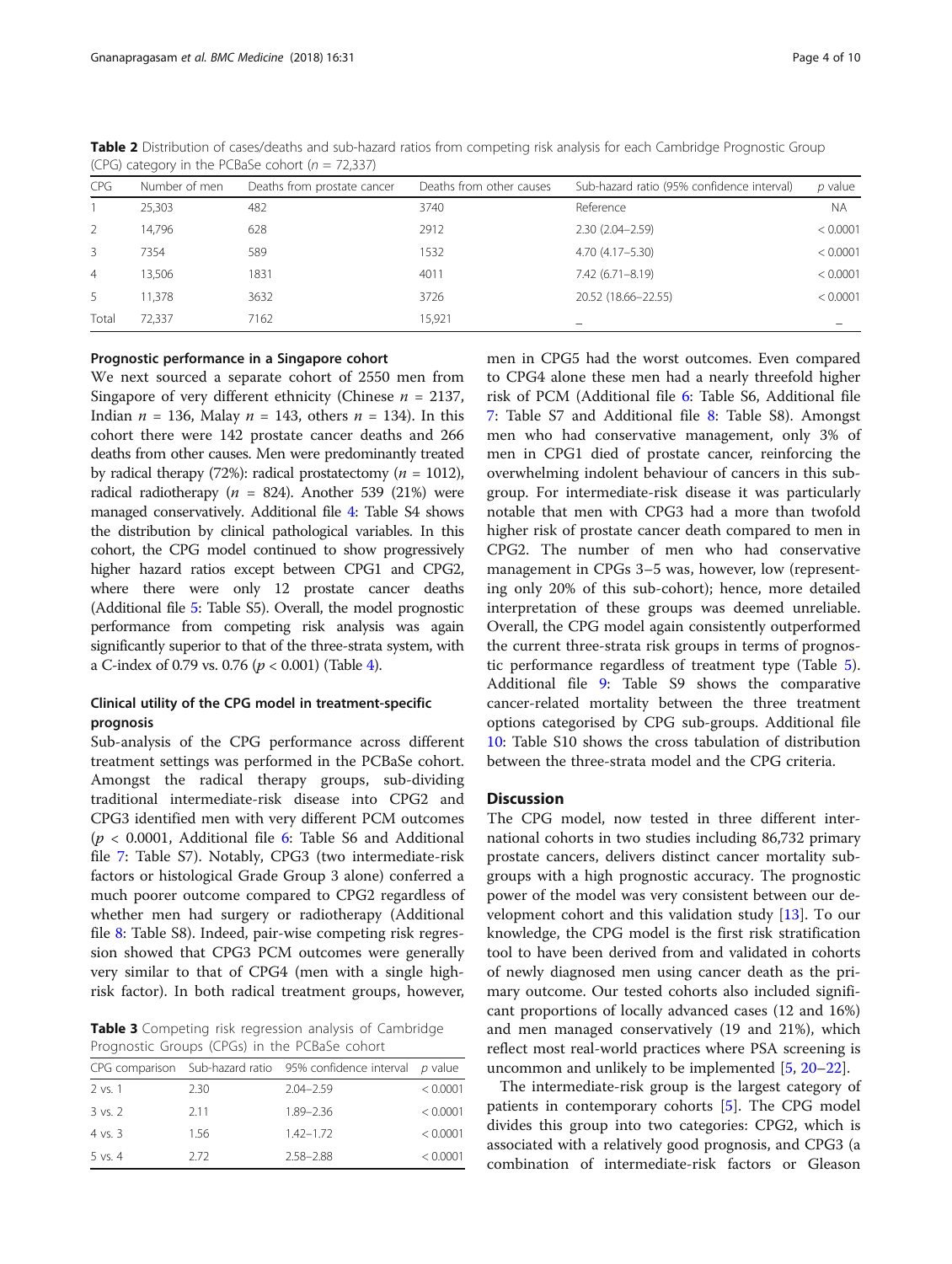<span id="page-4-0"></span>

Grade Group 3 on its own), with a substantially higher mortality risk despite radical therapy. This data supports the recent work of Raldow et al., where men with multiple intermediate-risk features had higher rates of prostate cancer death following brachytherapy [\[23](#page-8-0)]. Our results further suggest that many men with CPG2 disease may potentially be candidates for conservative management, at least initially, and thus avoid the morbidity of unnecessary treatment. In contrast, men with CPG3 should not be managed conservatively, as they have a much higher baseline risk of PCM. We do interpret this with caution, as our data may be potentially biased by treatment selection. Nevertheless, our results

are supported by the work of Musunura et al., who observed a similar worse survival outcome from active surveillance in men with a combination of Gleason 7 and a high PSA [[24\]](#page-8-0). Our distinction between CPG2 and CPG3 has now also been independently identified by the new 2017 American Urological Association (AUA)/ American Society for Radiation Oncology (ASTRO)/Society of Urologic Oncology (SUO) localised prostate cancer guidelines. They have defined a favourable and unfavourable category amongst intermediate-risk cancers, the criteria of which perfectly match the ones used here in the CPG2 and CPG3 categories [[25\]](#page-8-0). Although the AUA/ASTRO/SUO definitions were not derived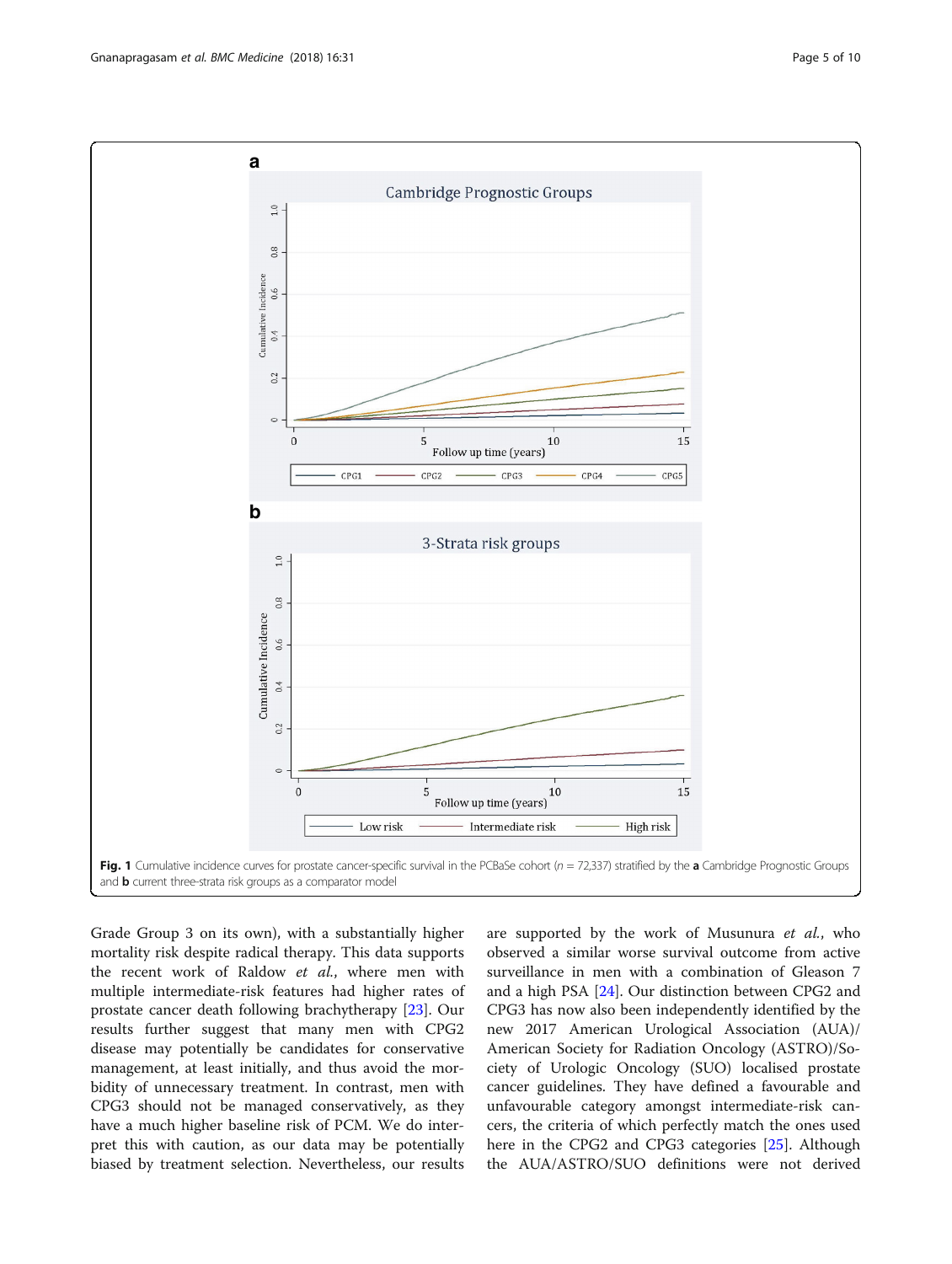<span id="page-5-0"></span>

from primary research, they endorse our evidence-based distinction from a large cohort study that these subgroups are linked to very different mortality outcomes. Consistently across all treatments, the split of the traditional high-risk category into CPG4 and CPG5 (multiple high-risk features) defined groups with very different risks of cancer death. CPG5 men had more than double

the risk of PCM, even when compared to CPG4. These results support the findings of previous studies reporting that multiple high-risk factors confer a much worse treatment-specific outcome [[26](#page-8-0), [27](#page-8-0)]. Our study is, however, the first to show this effect in a very large cohort and simultaneously across different treatment types. Men with CPG3 and CPG4 disease represented statistically different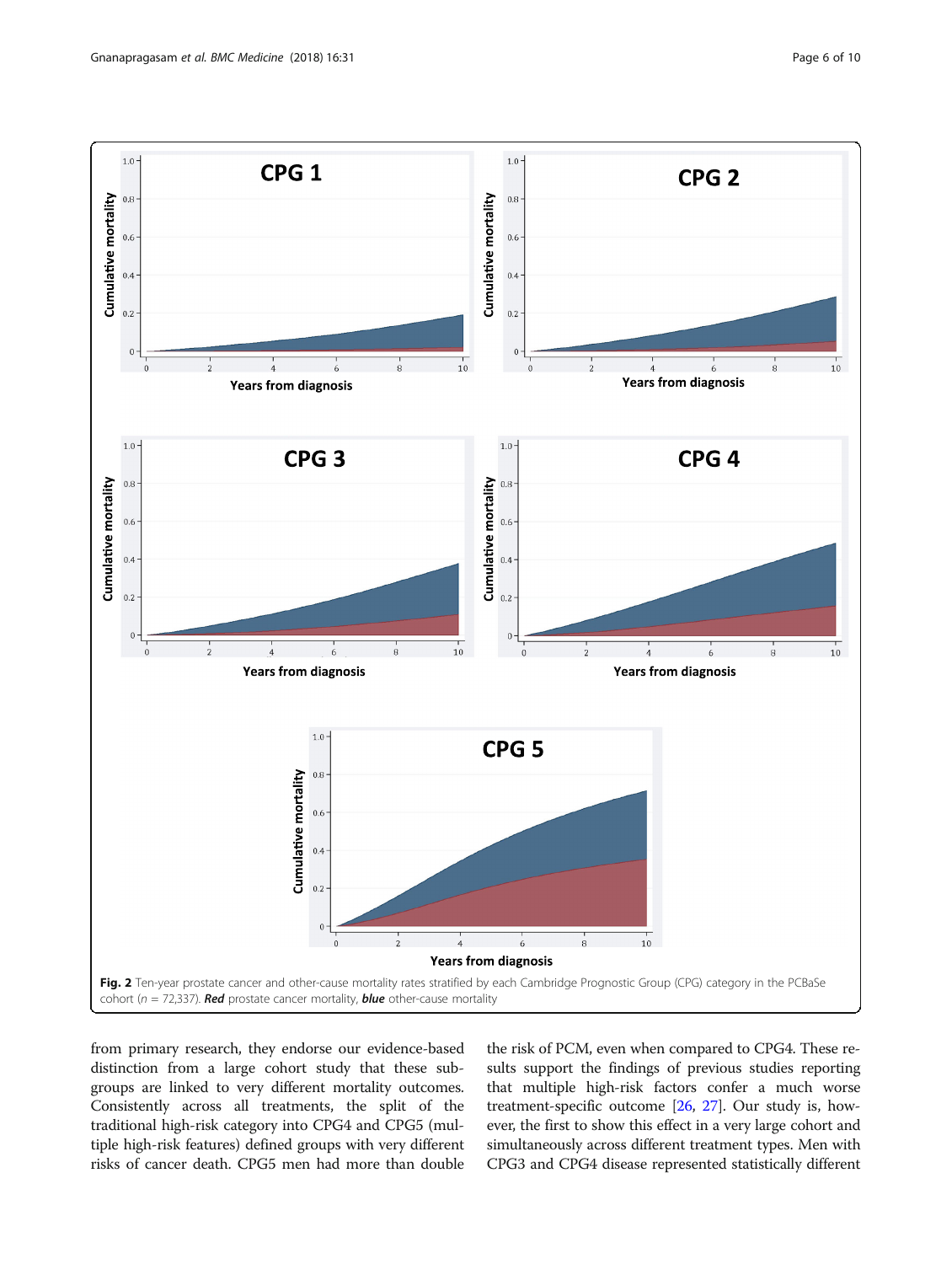<span id="page-6-0"></span>Table 4 Concordance indices of the current three-strata risk group model (NICE) and Cambridge Prognostic Group (CPG) from competing risk analysis in predicting prostate cancer-specific mortality ( $p < 0.001$  for both comparisons)

|                  | Concordance index (confidence interval) |                     |
|------------------|-----------------------------------------|---------------------|
| Cohort (n)       | <b>NICE</b>                             | CPG.                |
| PCBaSe (72,337)  | $0.77(0.76 - 0.77)$                     | $0.81(0.81 - 0.82)$ |
| Singapore (2550) | $0.76(0.73 - 0.80)$                     | $0.79(0.76 - 0.83)$ |

prognostic sub-groups in our overall cohort analysis with distinctly different outcomes in intergroup comparisons. This mirrors the findings of our initial development study [[13](#page-8-0)]. However, we do show for the first time that they may have very similar outcomes when treated by radical therapy. The reason for this may be that these treatment subcohorts were too small to pick up a difference, but our findings do support the notion that CPG3 likely represents a distinct aggressive sub-type of intermediate-risk disease more akin to the traditional high-risk disease designation.

A consistent criticism of risk and prognostic groupings is that they do not address intra-group heterogeneity [ $28$ ]. As an example, Joniau *et al.* showed that amongst very high-risk men (in our study, CPG5) having surgery, the sub-group T3 and PSA > 20 had better outcomes compared to men with very high Gleason score 9–10 disease [[27\]](#page-8-0). Although this criticism could also be applied to the CPG, we believe that our stratification system is an important first step in providing a more accurate but still simple framework for more individualised decision-making in non-metastatic prostate cancer. Hence, when we looked at our very high-risk group, the different categories did all have significantly worse mortality outcomes compared to CPG4 (the next prognostic level),  $p < 0.001$  in all comparisons. In terms of practical usage, we believe that the CPG groups add significant clinical benefit. For example, men in CPG1 should be preferentially steered towards active surveillance. Many men in CPG2 are also likely to do well from this option but may need a more intensive surveillance schedule. In contrast, men in CPG3 and CPG4 clearly need curative therapy, and for these men the added use of individualised estimates of treatment outcomes could be very helpful. Bespoke biomarkers could also be used which are more appropriate for the disease context. A recent example is the work of Ahmad et al., who showed that adding a DNA methylation index to the Cancer of the Prostate Risk Assessment (CAPRA) score improved prediction of PCM in men with intermediate-risk disease (area under the curve (AUC) from 0.62 to 0.74) [\[29](#page-8-0)]. Fraser et al. also studied men with intermediate-risk disease having radical therapy and demonstrated the utility of a panel of 40 recurrent genomic alterations in identifying those at highest risk of treatment failure [\[30](#page-8-0)]. Hence in the future, improved outcome discrimination within the CPG sub-groups might be gained by including such factors to add granularity. Men in CPG5 in particular clearly need a more aggressive and new approach to treatment and may be the ideal cohort for molecular sub-typing and targeted neo-adjuvant drugs combined with radical therapy when planning new clinical trials [[31\]](#page-9-0). Conversely, it is likely to be a waste of resources to do such profiling in men with already good outcomes (e.g. those in CPG1). The CPG model may also be used to construct tailored follow-up protocols. For instance, men with CPG5 disease are likely to benefit most from early adjuvant treatment after radical therapy compared to men with CPG4 because of a much higher risk of a poor outcome. Conversely, in a surveillance programme, men in CPG1 are likely to only need a low-intensity follow-up schedule. A trigger for conversion to treatment might then be an increment to a higher CPG category during follow-up evaluation.

Our study does have limitations. It has been built and validated on men who have been diagnosed via transrectal ultrasound-guided biopsy, which is known to underestimate true histological grade and overall tumour burden [\[32](#page-9-0)]. However, the contribution that more intensive biopsy schema might make is currently uncertain. The ProtecT Study, for instance, showed extremely low mortality rates at 10 years in the surveillance cohort, despite the fact that men only had this kind of biopsy and at least a third likely harboured missed higher risk disease [[33\]](#page-9-0). We did not have data on biopsy core involvement in our cohorts, and it was not a requirement for our model; thus, we cannot say if such granularity would improve its prognostic power. We note that biopsy core involvement is not included in contemporary guidelines outside the USA, and there is no international consensus on its use  $[10-12]$  $[10-12]$  $[10-12]$ . We also did not

Table 5 Concordance indices of the current three-strata risk group model (NICE) and Cambridge Prognostic Group (CPG) from competing risk analysis in predicting prostate cancer-specific mortality stratified by each treatment group ( $p < 0.0001$  for all comparisons)

| Cohort $(n)$                     | Concordance index (confidence interval) |                     |
|----------------------------------|-----------------------------------------|---------------------|
|                                  | <b>NICE</b>                             | CPG                 |
| Prostatectomy (20,586)           | $0.74(0.72 - 0.77)$                     | $0.77(0.74 - 0.79)$ |
| Radiotherapy (11,872)            | $0.69(0.67 - 0.70)$                     | $0.73(0.71 - 0.75)$ |
| Conservative management (11,757) | $0.73(0.71 - 0.74)$                     | $0.74(0.73 - 0.76)$ |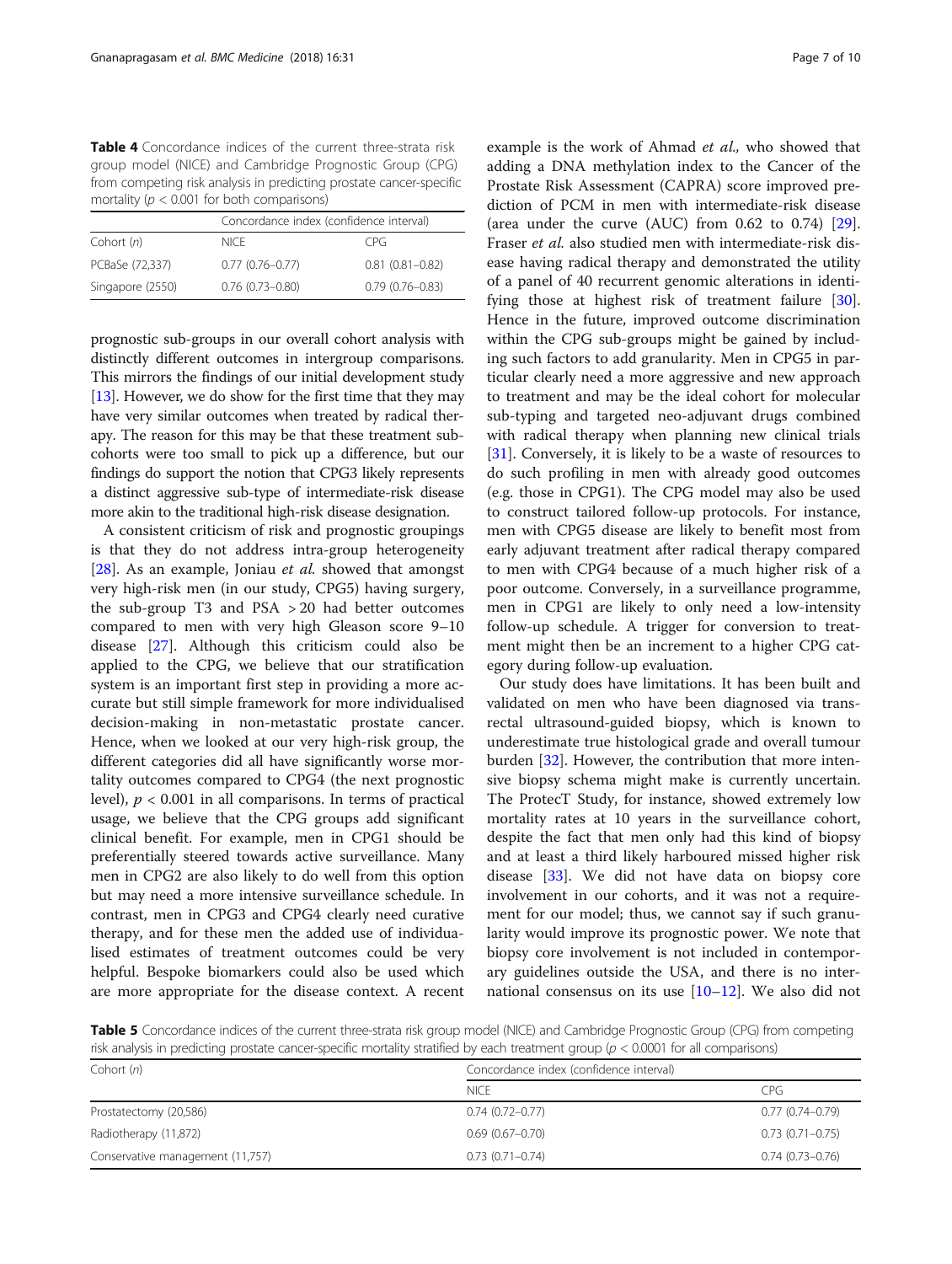<span id="page-7-0"></span>sub-classify within T stages, but we have previously noted the inaccuracies in its standard clinical use [\[34](#page-9-0)]. Our cohort predates the use of magnetic resonance imaging (MRI) for guided biopsies, which is already changing clinical practice [\[35,](#page-9-0) [36](#page-9-0)]. The CPG model, however, will retain utility regardless of the biopsy approach, as it is based on standard clinico-pathological variables. Indeed, we have already demonstrated the use of the model with MRI-based staging in predicting bone metastasis at diagnosis [\[37](#page-9-0)]. About 11% of the PCBaSe cohort had to be excluded, as we did not have all the clinico-pathological details. Details of how missing data is handled in PCBaSe have been previously reported [[38\]](#page-9-0). Finally, although we have included competing mortality risks, our model does not include co-morbidity as a variable. Indeed, none of the current UK and European prostate cancer guidelines do so [[10](#page-8-0)–[12\]](#page-8-0). The US National Comprehensive Cancer Network (NCCN) guidelines also only go as far as to distinguish a life expectancy of less or more than 5 years [\[39\]](#page-9-0). The CPG model can of course be used alongside other tools to predict other-cause mortality [[40\]](#page-9-0).

# Conclusions

In summary, here we have confirmed the superiority of a five-tiered prognostic system over the prevailing threetiered model in better stratifying prognosis in men with non-metastatic prostate cancer. Our model is unique in that it has been built from primary diagnostic source data linked to PCM outcomes, it has been tested across different treatment types and now has been validated in very large cohorts of men. It is notable that in the USA the NCCN and new AUA/ASTRO/SUO localised prostate cancer guidelines are both also endorsing five-strata systems for nonmetastatic disease although with different sub-categories [[25,](#page-8-0) [38](#page-9-0)]. While the AUA/ASTRO/SUO endorse splitting the old intermediate-risk category, they do not recommend a very high-risk sub-category. The NCCN criteria, in contrast, endorse a very high-risk category but do not endorse splitting the intermediate-risk group. The CPG model underscores the clinical relevance of sub-stratification of the old intermediate-risk group in the new AUA/ASTRO/SUO guidelines as well as the designation of a very high-risk category but combines these two new sub-groups in the only single, easy-to-reference, evidence-based model. While the prognostic performance of the CPG model has remained consistent in three cohorts from different countries, future independent validation would strengthen its clinical utility. Our model, however, can be used by any clinician anywhere in the world without requiring any additional data or costs. Future work will determine how additional variables, including biopsy data and molecular profiles, can be added to further individualise prognostic prediction both across and within treatment sub-types.

# Additional files

[Additional file 1:](https://doi.org/10.1186/s12916-018-1019-5) Table S1. Use of treatments according to Cambridge Prognostic Group (CPG) in the PCBaSe cohort. (DOCX 15 kb)

[Additional file 2:](https://doi.org/10.1186/s12916-018-1019-5) Table S2. Distribution of the PCBaSe study cohort  $(n = 72,337)$  by age, serum PSA at presentation, biopsy Grade Group (GG) and clinical stage (PSA in ng/ml). (DOCX 16 kb)

[Additional file 3:](https://doi.org/10.1186/s12916-018-1019-5) Table S3. Concordance indices of the current three-strata risk group model (NICE) and Cambridge Prognostic Group (CPG) from competing risk analysis in predicting prostate cancer-specific mortality stratified by age groups in the PCBaSe cohort ( $p < 0.001$  for all comparisons). (DOCX 14 kb)

[Additional file 4:](https://doi.org/10.1186/s12916-018-1019-5) Table S4. Distribution of the Singapore study cohort  $(n = 2550)$  by age, PSA at presentation, biopsy Grade Group (GG) and clinical stage (PSA in ng/ml). (DOCX 15 kb)

[Additional file 5:](https://doi.org/10.1186/s12916-018-1019-5) Table S5. Distribution of cases/deaths and sub-hazard ratios from competing risk analysis for each Cambridge Prognostic Group (CPG) in the Singapore cohort ( $n = 2550$ ). (DOCX 15 kb)

[Additional file 6:](https://doi.org/10.1186/s12916-018-1019-5) Table S6. Distribution of cases and deaths from prostate cancer and hazard ratios for each Cambridge Prognostic Group (CPG) in the PCBaSe radical prostatectomy cohort ( $n = 20,586$ ). (DOCX 15 kb)

[Additional file 7:](https://doi.org/10.1186/s12916-018-1019-5) Table S7. Distribution of cases and deaths from prostate cancer and hazard ratios for each Cambridge Prognostic Group (CPG) in the PCBaSe radical radiotherapy cohort ( $n = 11,872$ ). (DOCX 15 kb)

[Additional file 8:](https://doi.org/10.1186/s12916-018-1019-5) Table S8. Competing risk regression analysis of the Cambridge Prognostic Group (CPG) by treatment type. A. Radical prostatectomy cohort ( $n = 20,586$ ), **B.** radical radiotherapy cohort  $(n = 11,872)$  and **C.** conservative management cohort  $(n = 14,950)$ . Intergroup comparisons are shown. (DOCX 17 kb)

[Additional file 9:](https://doi.org/10.1186/s12916-018-1019-5) Table S9. Comparative 10-year prostate cancer mortality rate per 1000 men stratified by treatment type and CPG category in the PCBaSe cohort ( $n = 72,337$ ) (DOCX 15 kb)

[Additional file 10:](https://doi.org/10.1186/s12916-018-1019-5) Table S10. Cross tabulation of the CPG and three-strata NICE criteria to show the sub-distributions of the cases between the two models in the PCBaSe cohort ( $n = 72,337$ ). (DOCX 15 kb)

#### Abbreviations

AUA/ASTRO/SUO: American Urological Association/American Society for Radiation Oncology/Society of Urologic Oncology; AUC: Area under the curve; C-index: Concordance index; CPG: Cambridge Prognostic Group; GG: Grade Group; MRI: Magnetic resonance imaging; NCCN: National Comprehensive Cancer Network; NICE: National Insititue for Clinical Excellence; PCBaSe: Prostate Cancer data Base Sweden; PCM: Prostate cancer mortality; PSA: Prostate-specific antigen

#### Acknowledgements

Collection of data in the National Prostate Cancer Register of Sweden was made possible by the continuous work of the NPCR steering group: Pär Stattin (chairman), Anders Widmark, Camilla Thellenberg, Ove Andrén, Ann-Sofi Fransson, Magnus Törnblom, Stefan Carlsson, Marie Hjälm-Eriksson, David Robinson, Mats Andén, Jonas Hugosson, Ingela Franck Lissbrant, Maria Nyberg, Ola Bratt, René Blom, Lars Egevad, Calle Walller, Olof Akre, Per Fransson, Eva Johansson, Fredrik Sandin and Karin Hellström.

#### Funding

There was no specific funding for this study. However, the authors acknowledge infrastructure support from the Cambridge Biomedical Research Campus and from the Cancer Research UK Cambridge Centre to support the work of Mr. Vincent J. Gnanapragasam.

#### Availability of data and materials

The full dataset and statistical code are available from the corresponding author and co-authors at the corresponding author's email and institutional contact.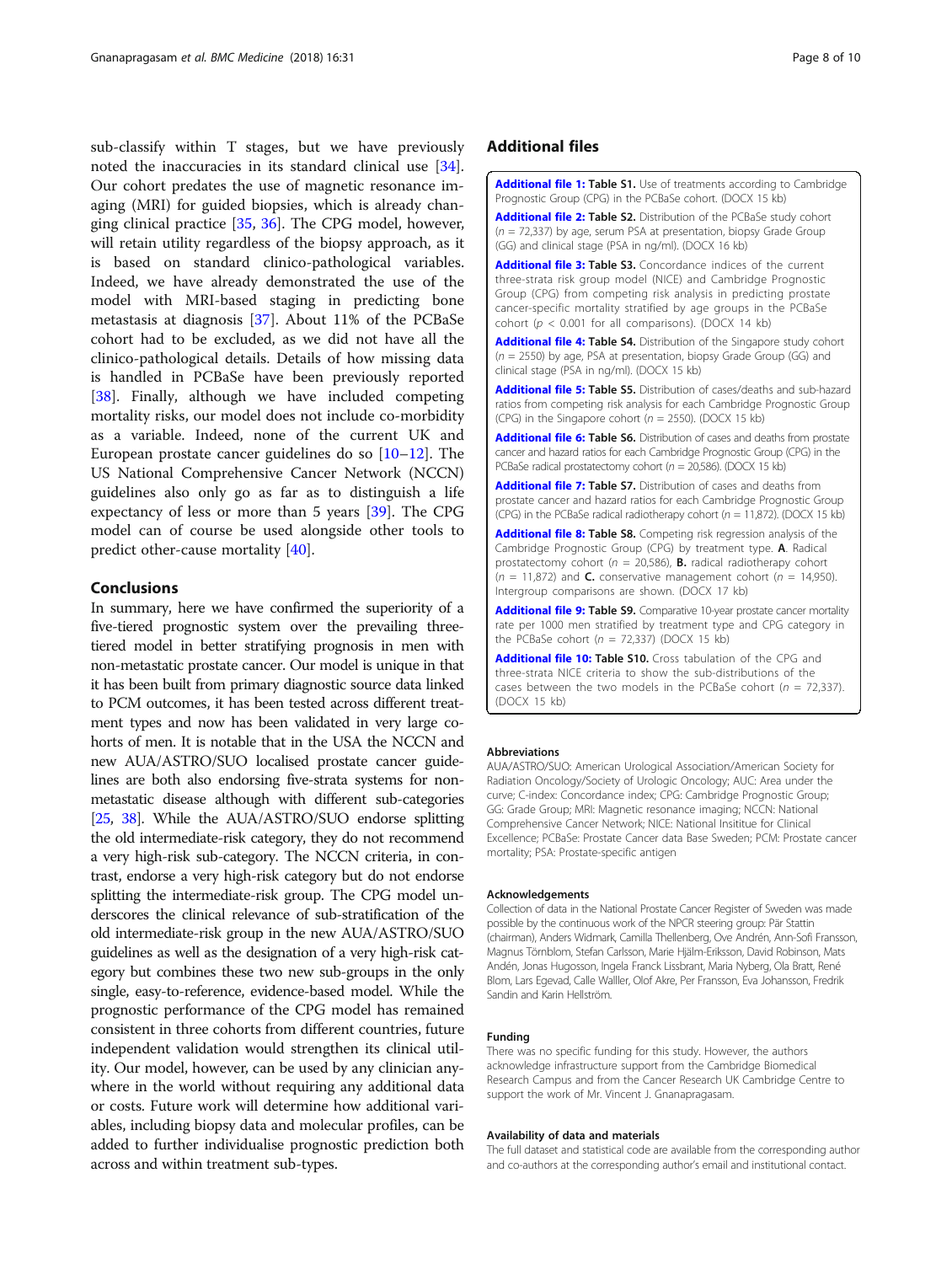# <span id="page-8-0"></span>Authors' contributions

VJG conceived and led the study, manuscript drafting and revision and data analysis; AL and KM performed data and statistical analysis and manuscript drafting and revision; LSL and HHH performed data acquisition and manuscript drafting and revision; OB and PS performed data acquisition, data analysis and manuscript drafting and revision. All authors read and approved the final manuscript.

#### Ethics approval and consent to participate

Ethical permission for data collection for PCBaSe is covered by ref. 2013–153-31 provided by the Research Ethics Board at Umeå University. Ethics for data collection in the Singapore cohort is covered by CIRB ref. 2009/1053/D approved by the Singhealth Centralised Institutional Review Board.

#### Consent for publication

Not applicable. No patient identifiable data was used or is presented.

#### Competing interests

The authors declare that they have no competing interests.

# Publisher's Note

Springer Nature remains neutral with regard to jurisdictional claims in published maps and institutional affiliations.

#### Author details

<sup>1</sup> Academic Urology Group, Department of Surgery and Oncology, University of Cambridge, Box 279 (S4), Cambridge Biomedical Campus, Cambridge CB2 0QQ, UK. <sup>2</sup>Addenbrookes Hospital, Department of Urology, Addenbrooke's Hospital, Cambridge, UK. <sup>3</sup>Department of Translational Medicine, Division of Urological Cancers, Lund University, Lund, Sweden. <sup>4</sup>Institute of Population Health, University of Manchester, Manchester, UK. <sup>5</sup>Department of Urology, Singapore General Hospital, Singapore, Singapore. <sup>6</sup>Department of Surgical and Perioperative Science, Urology and Andrology, Umeå University, Umeå, Sweden. <sup>7</sup> Department of Surgical Sciences, Uppsala University, Uppsala, Sweden.

# Received: 27 September 2017 Accepted: 8 February 2018 Published online: 28 February 2018

#### References

- [http://globocan.iarc.fr/Pages/fact\\_sheets\\_cancer.aspx](http://globocan.iarc.fr/Pages/fact_sheets_cancer.aspx).
- 2. Mistry M, Parkin DM, Ahmad AS, Sasieni P. Cancer incidence in the United Kingdom: projections to the year 2030. Br J Cancer. 2011;105(11):1795–803.
- 3. Fossati N, Passoni NM, Moschini M, Gandaglia G, Larcher A, Freschi M, Guazzoni G, Sjoberg DD, Vickers AJ, Montorsi F, Briganti A. Impact of stage migration and practice changes on high-risk prostate cancer: results from patients treated with radical prostatectomy over the last two decades. BJU Int. 2016;117(5):740–7.
- 4. Lo J, Papa N, Bolton DM, Murphy D, Lawrentschuk N. Australian patterns of prostate cancer care: are they evolving? Prostate Int. 2016;4(1):20–4. [https://](https://doi.org/10.1016/j.prnil.2015.11.001) [doi.org/10.1016/j.prnil.2015.11.001](https://doi.org/10.1016/j.prnil.2015.11.001)
- 5. Greenberg DC, Lophatananon A, Wright KA, Muir KR, Gnanapragasam VJ. Trends and outcome from radical therapy for primary non-metastatic prostate cancer in a UK population. PLoS One. 2015;10(3):e0119494. [https://](https://doi.org/10.1371/journal.pone.0119494) [doi.org/10.1371/journal.pone.0119494](https://doi.org/10.1371/journal.pone.0119494)
- 6. Mano R, Eastham J, Yossepowitch O. The very-high-risk prostate cancer: a contemporary update. Prostate Cancer Prostatic Dis. 2016;19(4):340–8.
- 7. D'Amico AV, Whittington R, Malkowicz SB, Fondurulia J, Chen M-H, Kaplan I, et al. Pretreatment nomogram for prostate-specific antigen recurrence after radical prostatectomy or external-beam radiation therapy for clinically localized prostate cancer. J Clin Oncol. 1999;17(1):168.
- Cooperberg MR, Pasta DJ, Elkin EP, Litwin MS, Latini DM, Du Chane J, et al. The University of California, San Francisco Cancer of the Prostate Risk Assessment score: a straightforward and reliable preoperative predictor of disease recurrence after radical prostatectomy. J Urol. 2005;173(6):1938–42.
- 9. Thompson I, Thrasher JB, Aus G, Burnett AL, Canby-Hagino ED, Cookson MS, et al. Guideline for the management of clinically localized prostate cancer: 2007 update. J Urol. 2007;177(6):2106–31.
- 10. National Collaborating Centre for Cancer. Prostate cancer: diagnosis and treatment. 2014. [https://www.nice.org.uk/guidance/cg175/evidence/full](https://www.nice.org.uk/guidance/cg175/evidence/full-guideline-191710765)[guideline-191710765.](https://www.nice.org.uk/guidance/cg175/evidence/full-guideline-191710765) Accessed 21 June 2017.
- 11. EAU, ESTRO, SIOG. Guidelines on prostate cancer. 2016. [https://uroweb.org/](https://uroweb.org/wp-content/uploads/EAU-Guidelines-Prostate-Cancer-2016.pdf) [wp-content/uploads/EAU-Guidelines-Prostate-Cancer-2016.pdf](https://uroweb.org/wp-content/uploads/EAU-Guidelines-Prostate-Cancer-2016.pdf). Accessed 21 June 2017.
- 12. Mottet N, Bellmunt J, Bolla M, Briers E, Cumberbatch MG, De Santis M, Fossati N, Gross T, Henry AM, Joniau S, Lam TB, Mason MD, Matveev VB, Moldovan PC, van den Bergh RCN, Van den Broeck T, van der Poel HG, van der Kwast TH, Rouvière O, Schoots IG, Wiegel T, Cornford P. EAU-ESTRO-SIOG guidelines on prostate cancer. Part 1: Screening, diagnosis, and local treatment with curative intent. Eur Urol. 2017;71(4):618–29.
- 13. Gnanapragasam VJ, Lophatananon A, Wright KA, Muir KR, Gavin A, Greenberg DC. Improving clinical risk stratification at diagnosis in primary prostate cancer: a prognostic modelling study. PLoS Med. 2016;13(8): e1002063. <https://doi.org/10.1371/journal.pmed.1002063>
- 14. Epstein JI, Egevad L, Amin MB, Delahunt B, Srigley JR, Humphrey PA, Grading Committee. The 2014 International Society of Urological Pathology (ISUP) Consensus Conference on Gleason Grading of Prostatic Carcinoma: definition of grading patterns and proposal for a new grading system. Am J Surg Pathol. 2016;40(2):244–52.
- 15. Epstein JI, Zelefsky MJ, Sjoberg DD, Nelson JB, Egevad L, Magi-Galluzzi C, Vickers AJ, Parwani AV, Reuter VE, Fine SW, Eastham JA, Wiklund P, Han M, Reddy CA, Ciezki JP, Nyberg T, Klein EA. A contemporary prostate cancer grading system: a validated alternative to the Gleason score. Eur Urol. 2016; 69(3):428–35.
- 16. Van Hemelrijck M, Wigertz A, Sandin F, et al. Cohort profile: the National Prostate Cancer Register of Sweden and Prostate Cancer data Base Sweden 2.0. Int J Epidemiol. 2013;42(4):956–67.
- 17. Tomic K, Berglund A, Robinson D, et al. Capture rate and representativity of The National Prostate Cancer Register of Sweden. Acta Oncol. 2014;18:1–6.
- 18. Fall K, Stromberg F, Rosell J, et al. Reliability of death certificates in prostate cancer patients. Scand J Urol Nephrol. 2008;42(4):352–7.
- 19. Newson RB. Comparing the predictive power of survival models using Harrell's C or Somers' D. Stata J. 2010;10(3):339–58.
- 20. Lojanapiwat B. Urologic cancer in Thailand. Jpn J Clin Oncol. 2015;45(11):1007–15.
- 21. Zhu Y, Wang HK, Qu YY, Ye DW. Prostate cancer in East Asia: evolving trend over the last decade. Asian J Androl. 2015;17(1):48–57.
- 22. Evans SM, Millar JL, Davis ID, Murphy DG, Bolton DM, Giles GG, Frydenberg M, Andrianopoulos N, Wood JM, Frauman AG, Costello AJ, McNeil JJ. Patterns of care for men diagnosed with prostate cancer in Victoria from 2008 to 2011. Med J Aust. 2013;198(10):540–5.
- 23. Raldow AC, Zhang D, Chen MH, Braccioforte MH, Moran BJ, D'Amico AV. Risk group and death from prostate cancer: implications for active surveillance in men with favorable intermediate-risk prostate cancer. JAMA Oncol. 2015;1(3):334–40.
- 24. Musunuru HB, Yamamoto T, Klotz L, Ghanem G, Mamedov A, Sethukavalan P, Jethava V, Jain S, Zhang L, Vesprini D, Loblaw A. Active surveillance for intermediate risk prostate cancer: survival outcomes in the Sunnybrook experience. J Urol. 2016;196(6):1651–8.
- 25. [http://www.auanet.org/guidelines/clinically-localized-prostate-cancer-new-](http://www.auanet.org/guidelines/clinically-localized-prostate-cancer-new-(aua/astro/suo-guideline-2017)) [\(aua/astro/suo-guideline-2017\).](http://www.auanet.org/guidelines/clinically-localized-prostate-cancer-new-(aua/astro/suo-guideline-2017)) Accessed 21 July 2017.
- 26. Muralidhar V, Chen MH, Reznor G, Moran BJ, Braccioforte MH, Beard CJ, Feng FY, Hoffman KE, Choueiri TK, Martin NE, Sweeney CJ, Trinh QD, Nguyen PL. Definition and validation of "favorable high-risk prostate cancer": implications for personalizing treatment of radiation-managed patients. Int J Radiat Oncol Biol Phys. 2015;93(4):828–35.
- 27. Joniau S, Briganti A, Gontero P, Gandaglia G, Tosco L, Fieuws S, Tombal B, Marchioro G, Walz J, Kneitz B, Bader P, Frohneberg D, Tizzani A, Graefen M, vanCangh P, Karnes RJ, Montorsi F, Van Poppel H, Spahn M, European Multicenter Prostate Cancer Clinical and Translational Research Group (EMPaCT). Stratification of high-risk prostate cancer into prognostic categories: a European multi-institutional study. Eur Urol. 2015;67(1):157–64.
- 28. Carlsson SV, Kattan MW. On risk estimation versus risk stratification in early prostate cancer. PLoS Med. 2016;13(8):e1002100. [https://doi.org/10.1371/](https://doi.org/10.1371/journal.pmed.1002100) [journal.pmed.1002100](https://doi.org/10.1371/journal.pmed.1002100)
- 29. Ahmad AS, Vasiljević N, Carter P, Berney DM, Møller H, Foster CS, Cuzick J, Lorincz AT. A novel DNA methylation score accurately predicts death from prostate cancer in men with low to intermediate clinical risk factors. Oncotarget. 2016;7(44):71833–40.
- 30. Fraser M, Sabelnykova VY, Yamaguchi TN, Heisler LE, Livingstone J, Huang V, Shiah YJ, Yousif F, Lin X, Masella AP, Fox NS, Xie M, Prokopec SD, Berlin A, Lalonde E, Ahmed M, Trudel D, Luo X, Beck TA, Meng A, Zhang J, D'Costa A, Denroche RE, Kong H, Espiritu SM, Chua ML, Wong A, Chong T, Sam M, Johns